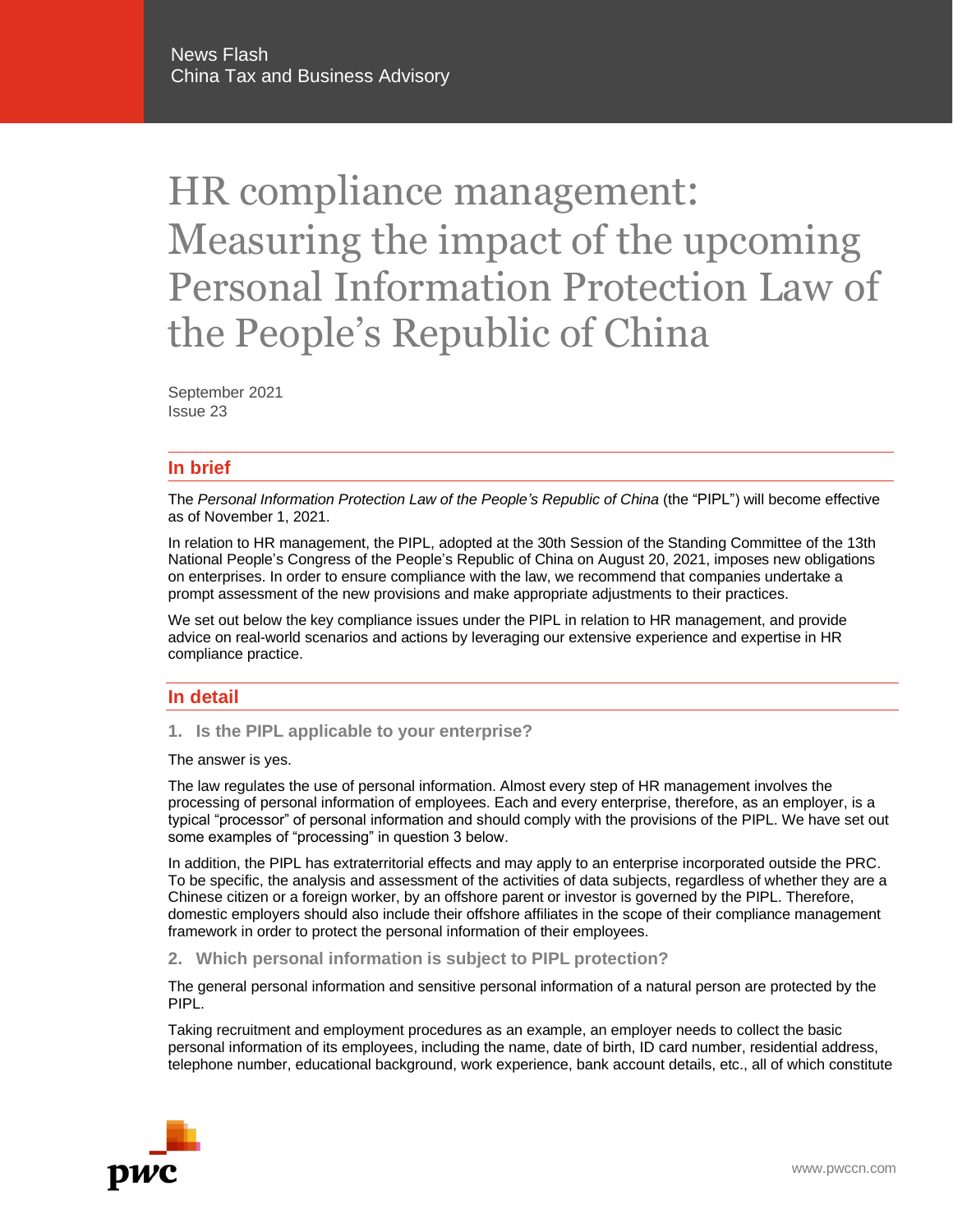"personal information" as defined under the PIPL, i.e. "all types of information related to identified or identifiable natural persons recorded electronically or otherwise, excluding anonymised information."

In addition, an employer will commonly handle sensitive personal information relating to its employees. Examples of such sensitive personal information include, among others, health check reports required as part of the on-boarding process of employees, information about the underaged children of employees for the purposes of benefits management, medical records of employees for the purposes of sick leave management, fingerprint or facial recognition information of the employees for attendance check management, location tracking of employees for remote work management and epidemic prevention and control, etc. All the foregoing information is expressly defined under the PIPL as sensitive personal information.

# **3. What is the "processing" of personal information?**

The "processing" of personal information under the PIPL means the performance of a series of acts and behaviours including the collection, storage, use, processing, transmission, provision, disclosure and deletion, etc. of personal information.

To facilitate understanding, we briefly summarise below some typical "processing" scenarios that may occur in HR management:

- **Collection** direct or indirect acquisition of personal information, such as receiving candidates' CVs directly or through a head-hunter, or requiring the employees to fill out employment registration forms, etc.;
- **Storage** storing personal information as required by law or for reasonable purposes, such as the retention of a candidate's background check results or the retention of personal file (a.k.a. P File) or salary information of employees;
- **Use** applying, using, analysing and/or assessing the personal information, such as adding an employee's personal information to the employer's HR management system;
- **Processing** compiling personal information according to a specific data format, such as to create an employee register or to calculate annual leave compensation or sick leave salaries, etc.;
- **Transmission** transferring personal information within the company or to a third party within China or offshore, such as sharing personal information among different departments or to an offshore parent for human resource analysis and management;
- **Provision** providing personal information to a third party, such as to the company's external advisors and service providers for the provision of professional individual income tax advice or payroll services; or providing the personal information of the employees or their family members to insurance companies in order to purchase commercial insurance for them;
- **Disclosure** disclosing personal information to the public, such as disclosing employee CVs and work experience on the company's official website, marketing materials, etc.;
- **Deletion** removing or deleting employees' personal information, such as disposing hard copies of their CVs and deleting the employees' electronic files from the company's online system or applications, etc.

# **4. How to ensure compliance?**

The PIPL stipulates that employers must have a legal basis for processing an employee's personal information. The general rule is that individual consent must be obtained in order to legally process personal information. However, the PIPL provides six exceptions to the general rule which allows employers to legally process personal information without individual consent. The exceptions include processing an employee's personal information "where it is necessary for the conclusion or performance of a contract to which the individual concerned is a party" or "for carrying out human resources management in accordance with internal rules and policies or collective agreement, which are legally formulated under China law".

It is worth noting that the exception for "the implementation of human resources management" was included in the final version of the law but did not appear in prior drafts. From a practical perspective, this newly added exemption greatly reduces the time cost and management burden of obtaining consent from individual employees for the processing of personal information. However, employers should still be aware of the limitations of their right to process such personal information and ensure the fulfilment of all relevant compliance requirements by taking the following steps:

- insert consent provisions in the employment contract or collective agreement to ensure each employee has granted consent to the processing of their personal information;
- in respect of the processing of sensitive personal information, obtain specific and separate consent from the relevant employee;
- restrict the processing of employees' personal information only to the extent "necessary for human resources management";
- formulate internal rules and regulations by adopting employee consultation procedures and clearly define the rules and SOP of personal information management;
- categorise personal information appropriately and take all necessary security measures, such as encryption, deidentification, etc.;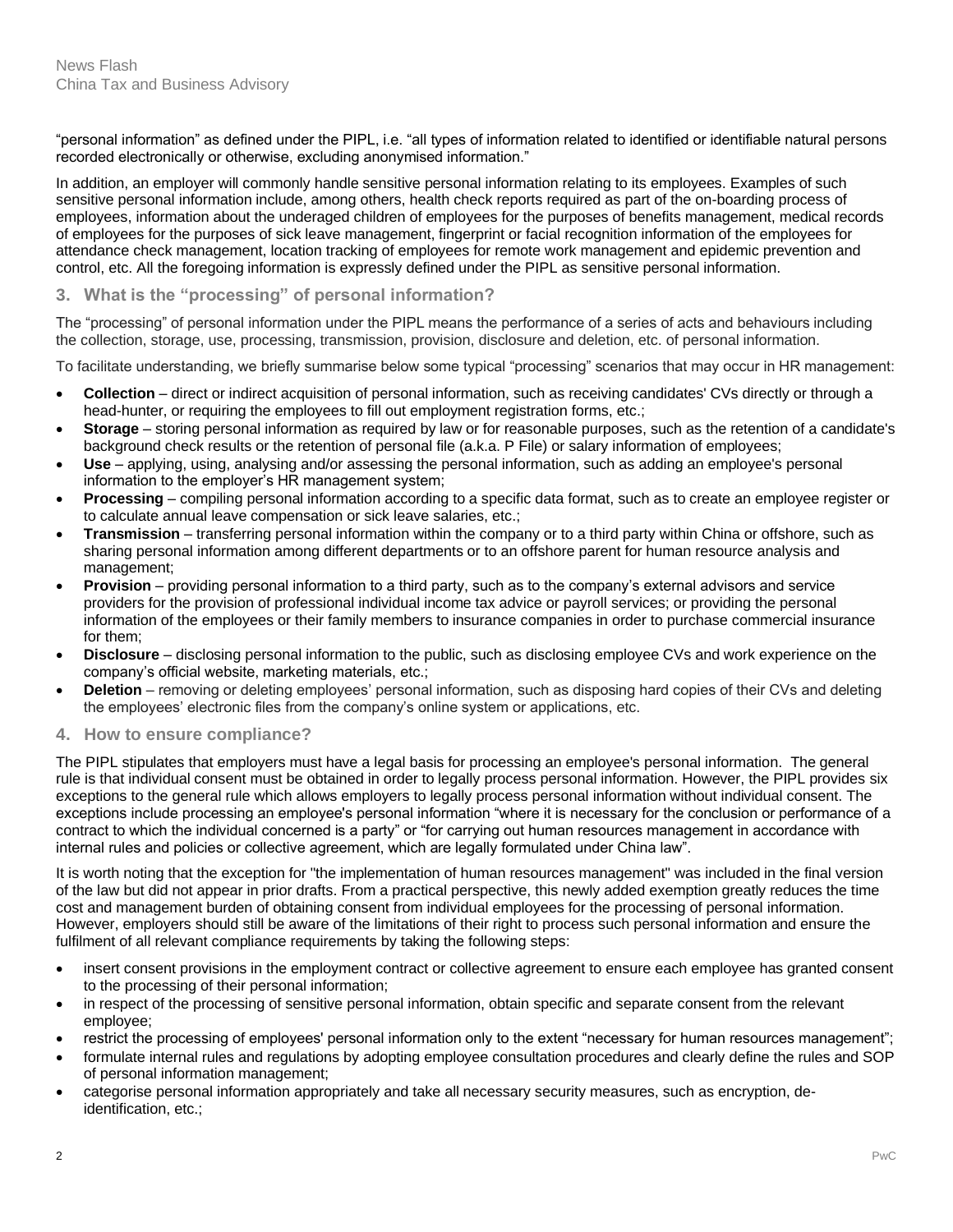- grant access permission/authorisation only to the necessary personnel within the enterprise for processing of personal information, conduct periodic security education and training for relevant staff; and
- develop contingency plans for personal information security incidents.

In practice, determining whether the use or processing of personal information without employee consent is "necessary for carrying out human resources management" has become a hot legal and management issue. In the period before more PIPL implementation rules are promulgated, we suggest that employers undertake a detailed steps review of their HR management, identifying policies and procedures that are missing, conducting an analysis of key steps that fall into the gap between PIPL and GDPR, assessing the particular challenges to which they may be exposed and drafting an improvement plan and incident contingency plan in advance.

## **5. How to process sensitive personal information?**

An employer may process an employee's personal information in multiple steps during the entire HR management life cycle. For example, in the context of the Covid-19 epidemic, increasing numbers of employers have adopted flexible and remote working policies, resulting in employees being required to use office management software to record their day-to-day work assignments, whereabouts and primary work locations as a way to manage workflow and office attendance. As a result, employers will have access to a huge quantity of their employees' sensitive personal information.

The PIPL has set out additional requirements for processing sensitive personal information, including:

- **More specific purpose and sufficient necessity**  processing must only for a specific purpose with sufficient and justifiable reasons;
- **More stringent protection** stricter protection measures must be taken; and
- **More open and transparent procedures** subject to separate "inform-consent" procedures.

In terms of daily HR practice, employers are advised to categorise and review their existing internal management processes and related HR documentation and include the "inform-consent" step specifically for sensitive personal information as and when appropriate and necessary.

In processing sensitive personal information, employers should conduct an impact assessment regarding personal information protection beforehand and maintain appropriate records of such actions for at least three years. The records should contain the following detail: whether the purpose and method of processing personal information is lawful, legitimate and necessary; the impact on personal rights and interests and security risks; and whether the protection measures taken are lawful, effective and commensurate with the degree of risk.

# **6. How should cross-border personal information be processed?**

The PIPL applies to the offshore processing of the personal information of natural persons located within the PRC under certain circumstances, including: (1) where the purpose is to provide natural persons within China with products or services; (2) where the activities and behaviours of natural persons within China are analysed and evaluated; and (3) other circumstances as prescribed by laws and administrative regulations.

In the HR context, there are two key circumstances in which personal information may flow cross-border: (1) where the personal information of domestic employees is stored on an offshore server and/or managed by the HR department of the offshore parent company; and (2) the personal information of overseas natural persons and their family members are provided to an onshore entity and/or delegated to an authorised domestic vendor for handling certain professional services. Both of the foregoing circumstances are subject to the PIPL. To be specific:

## Transfer of personal information of PRC employees offshore

PRC companies which are part of a multinational group will frequently need to share employee information with their offshore parent company in order to accommodate the overall HR management requirements of the group. Such flow of information is important for offshore headquartered companies for talent management and to centralise HR costs. Such sharing of employee information will involve the cross-border transmission of personal information through the group HR management system or via day-to-day emails and attachments.

As mentioned in above, the PIPL requires employers to satisfy certain statutory conditions before effecting any cross-border transmission of personal information, such as obtaining approval from the relevant competent authority and executing standard contracts with overseas recipients, etc. In addition, notice must be given to the data subject of any cross-border transfer of their personal information. Such notice should contain sufficient detail of the information being transferred, as well as the reason for the offshore processing. The data subject should give their consent to such cross-border transmission.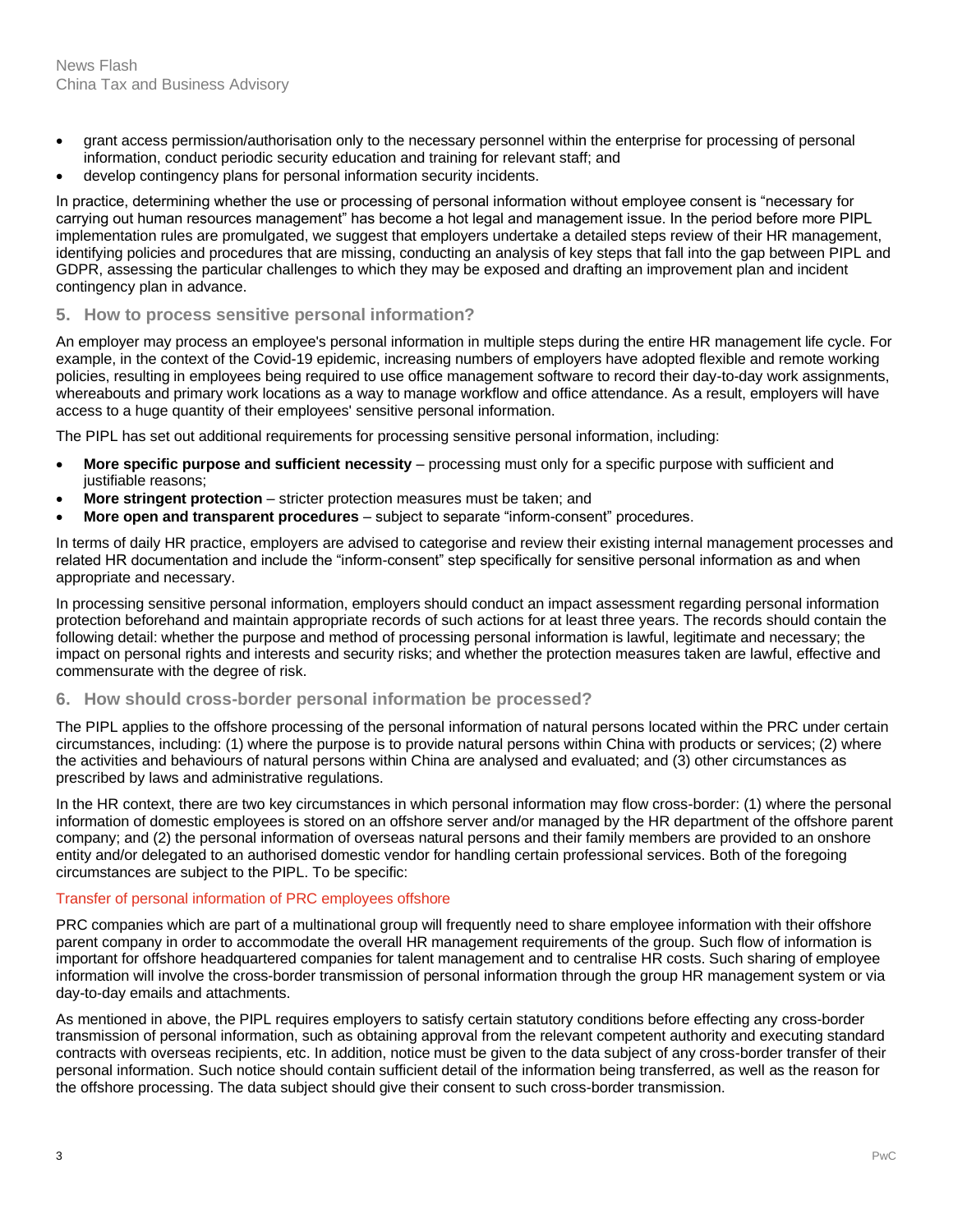#### Processing information of overseas staff in the PRC

Global mobility is a good example of a situation in which the cross-border transfer of employee's personal information will occur. The secondment of expatriates by overseas entities to work in China may involve direct processing of personal information of the secondees and their family members by its own China entity, or involve various third-party vendors to handle such information for tax, legal, commercial insurance, payroll, HR consulting services, etc.

In some cases, the overseas company may not have set up an independent HR team in China, or the China HR team is not authorised to participate in the information processing of foreign secondees and their family members due to business considerations. In that case, the overseas entities shall not only take into account the requirements for compliance with data protection and security laws in their own jurisdiction, but also proactively satisfy the compliance requirements under the PIPL.

In the context of cross-border data transmission generally, there is a lot of discussion as to whether an employer's day-to-day practices will require any prior assessment or authentication by the overseas entities for cross-border data transfer. We suggest that HR departments take the following steps: (1) carry out a comprehensive assessment of data security and compliance requirements for cross-border data transfers by collaborating with other departments within the company, paying particular attention to aspects such as data flow, information systems, fundamental data security protection capabilities and completeness of data security management systems; and (2) in order to ensure that each of the domestic and offshore entities is in compliance with all applicable local and offshore data security and personal information protection requirements, develop a compliance framework based on the specific scenarios of the cross-border processing of personal information of the employees.

## **7. What HR management challenges may be encountered?**

As discussed above, employers need to follow the new requirements set out under the PIPL before processing an employee's personal information. Similarly, employees have been granted new rights under the PIPL in their capacity as data subjects, including the right to be informed, right to decide, right to restrict, right to refuse, right of access, right of data portability, correction and deletion, and the right to keep his/her personal information intact and accurate. As a result of these rights, we expect that employers will face multiple challenges to their HR compliance management once the PIPL becomes effective.

In order to manage their risks, employers should consider addressing the following questions in the context of their HR management cycle:

#### **Recruitment**

- How to make sure that CVs of job candidates are collected in a lawful manner?
- How to obtain the consent from candidates for the processing of their personal information prior to employment?
- If an employee is recruited via internal referral, how to properly make sure that the CV provided by the employment agency has been authorised by the referee?
- How to deal with CVs of candidates who are not ultimately recruited?
- If an employee is recruited through a third-party platform, how to define the respective rights and responsibilities between the employer and such third party?
- How to monitor and guarantee the level of compliance of a third party to reduce legal and reputational risks?

## Pre-employment/Employment

- Is there any additional separate consent required from an employee if the employer wants to obtain a health check report from him/her?
- Is there any additional separate consent required from a candidate or an employee prior to conducting a background check?
- How to properly keep the employment materials submitted by a candidate/an employee, such as graduation certificate, ID card, qualification credentials, etc.?
- How to properly advise an employee of the necessity and means of processing his/her personal information during the term of his/her employment contract?

#### During employment

- What should an employer do to guarantee compliance if a real-time location tracking system or fingerprint/facial recognition attendance system is used?
- Can an employee refuse to use a real-time location tracking system or fingerprint/facial recognition attendance system?
- If the employee refuses to use such attendance system, how can the employer respond?
- In addition to sick leave certificates, can the employer require the employee to submit any other medical document as supporting material for sick leave approval?
- Does the employee have the right to refuse to submit any such relevant medical document?
- How can the employer make sure that all managerial staff having access to an employee's personal information act diligently?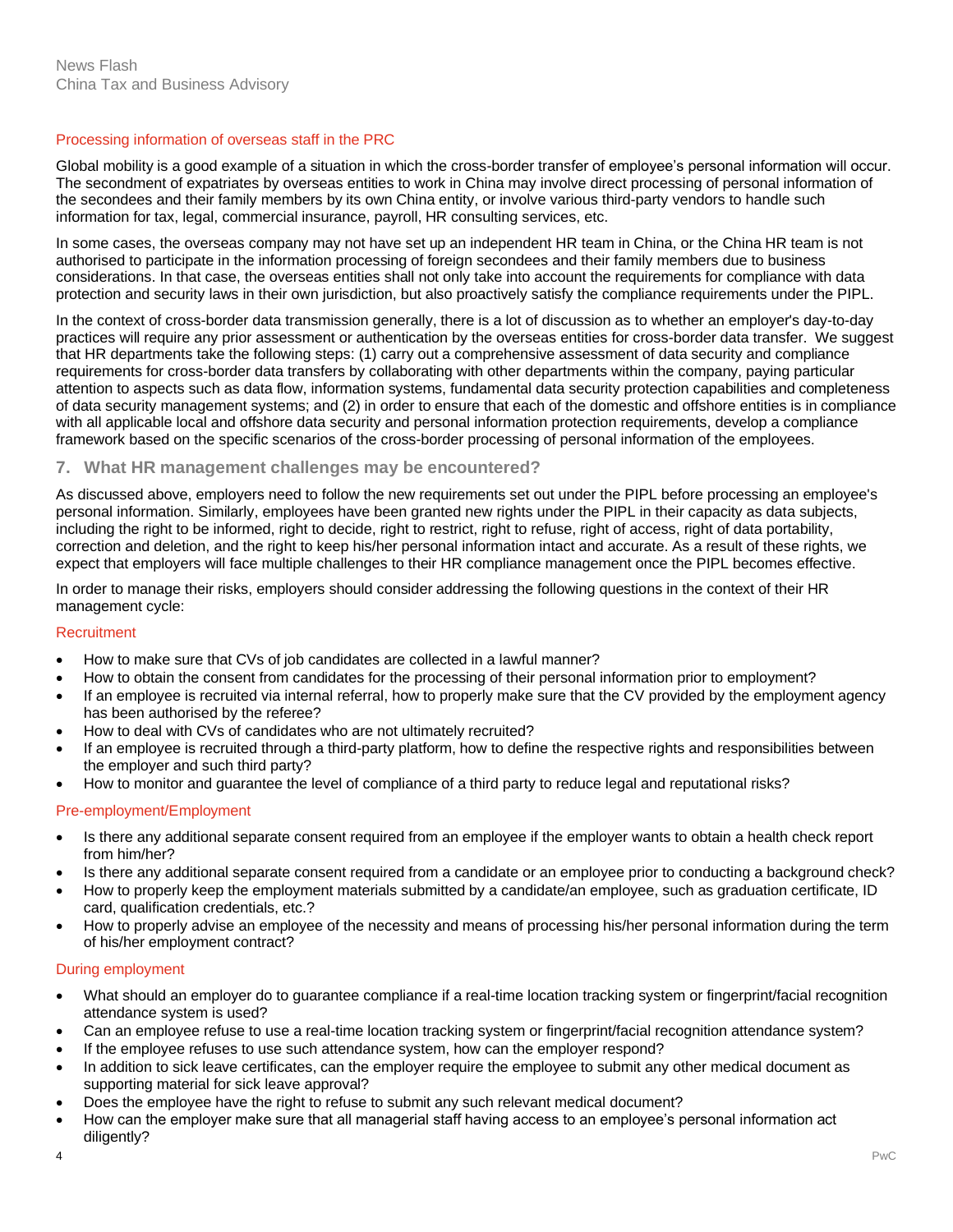- How should the employer respond to a data breach relating to the employee's personal information?
- How should the employer make sure that the employee's personal information is processed in a compliant manner when conducting investigations into violations?
- How should the employer properly manage personal information of expatriates received from its offshore affiliates? Is it necessary to clarify the right of use and limitations of each involved entity?
- Will the secondment of expatriates by offshore affiliates to China trigger any compliance requirements under the PIPL? How should the employer handle compliance?

## Leaving/Post-leaving

- After the employee leaves, when should the employer delete his/her personal information?
- In what timeframe should the personal information be kept and removed?
- Does the employer have to cooperate with the departing employee if he/she requests for background checks or reference letters for the new employer? If so, how should the employer cooperate?

## **8. Compliance advice**

As there is now less than one month until the official implementation of the PIPL, we suggest that employers take immediate action to assess the impact of the PIPL on the different steps of their HR management cycle, and develop the necessary action plan to comply with the new requirements. Below is a brief summary of the steps that should be taken by employers:

- (1) Fully assess the current status of collection and management of employees' personal information, and identify the key steps in the HR management cycle that involves the processing of such information;
- (2) Understand the typical scenarios in which employee's personal information is transferred cross-border (including inward and outward transfer);
- (3) Review the existing rules and regulations and identify any gaps or weaknesses in compliance;
- (4) Review all instances of collaboration between the company and third-party HR service providers and identify all situations in which personal information is processed by each party;
- (5) Develop a data security compliance action plan based on the company's existing management practices;
- (6) Update the company's privacy notices, relevant rules and regulations and HR contract templates to ensure compliance with the new requirements:
- (7) Conduct training for all personal information processors within the company to educate them on the new legal requirements and management requirements.

We recommend that employers have the following compliance documents in place as best practice going forward in order to protect personal information:

- different versions of employee notice and consents to the processing of personal information, customised for different scenarios;
- privacy protection policies;
- rules and procedures for personal information processing;
- personal information protection and management policies;
- emergency plans for personal information security incidents; and
- internal training materials.

In addition, we recommend that HR departments collaborate with their company's data security compliance departments, such as legal, compliance, cybersecurity IT teams, to ensure consistency between the company's overall policies and their effective application in different human resources scenarios.

As the first law in China dedicated to the protection of personal information, the importance of the PIPL cannot be emphasised enough. HR and legal departments should pay close attention to the detail of the law, as well as future clarifications and interpretations.

In order to support our clients, we will keep a close eye on all subsequent regulations affiliated with the PIPL implementation, which may include provisions providing practical guidance. Further, we will monitor the expected judicial interpretations of the PIPL by the Supreme Court, as well as from local judicial authorities and relevant case precedents. We will continue to publish articles on this subject from time to time. If you wish to have an in-depth understanding of the PIPL or compliance advice, please feel free to contact us.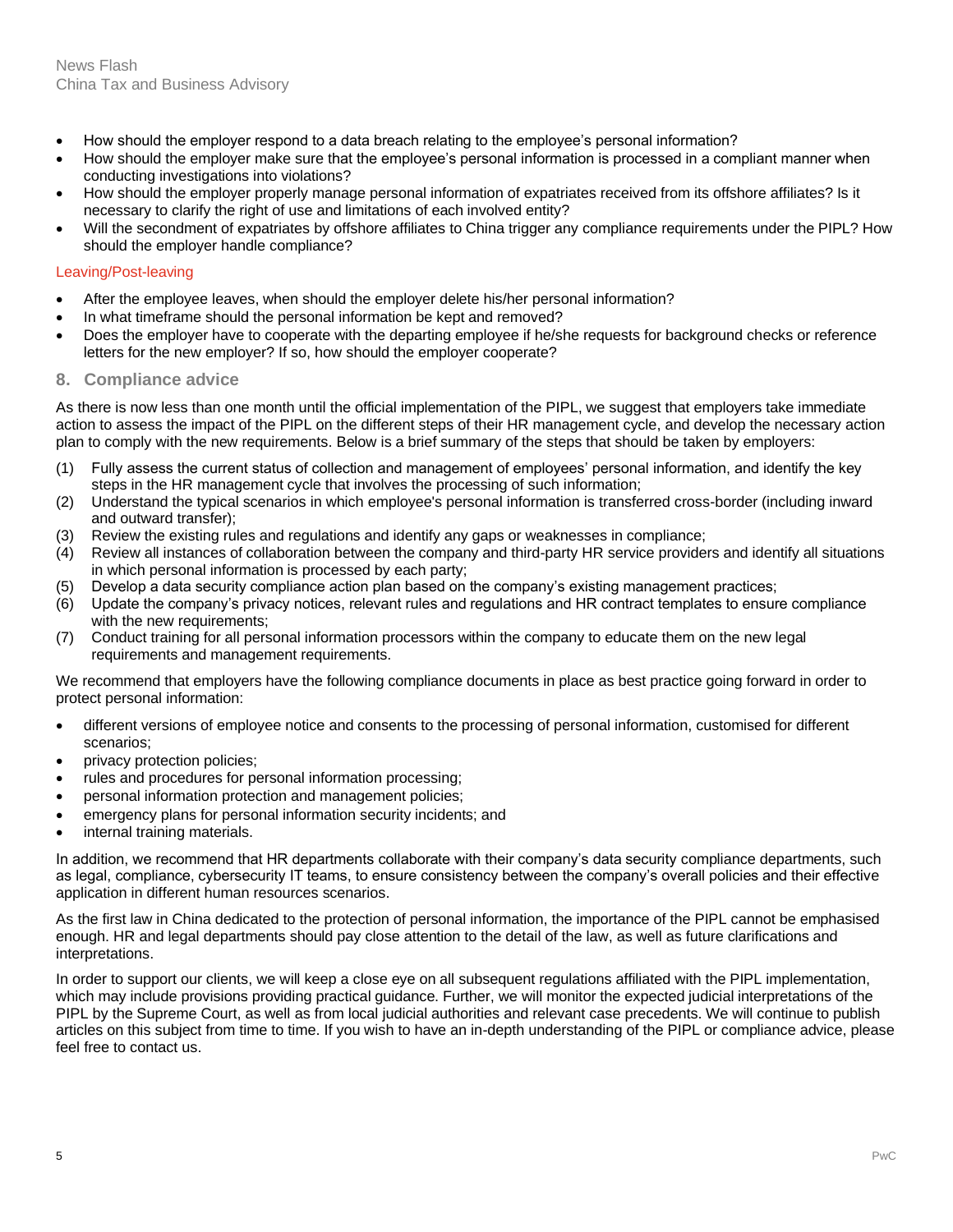# **Let's talk**

For a deeper discussion of how this impacts your business, please contact:

## **Rui Bai Law Firm**

Vivienne Jin **Ivy Zhang** Senior Counsel (Partner Equivalent), Employment Senior Attorney, Employment +86 (10) 8540 4646 vivienne.jin@ruibailaw.com

Barbara Li Head of Corporate (Partner Equivalent) TMT and Data Practice Lead +86 (10) 8540 4686 barbara.xb.li@ruibailaw.com

+86 (10) 8540 4667 ivy.ja.zhang@ruibailaw.com

# **Xin Bai Law Firm**

Bin Qin Head of Employment, Partner +86 (21) 5368 4168 bin.b.qi@xinbailaw.com

# **Tiang & Partners**

Martyn Huckerby Head of Competition Law, Asia-Pacific (Partner Equivalent) +852 2833 4918 martyn.p.huckerby@tiangandpartners.com

# **PwC China**

Jacky Chu China Global Mobility Services Leader +86 (21) 2323 5509 jacky.chu@cn.pwc.com